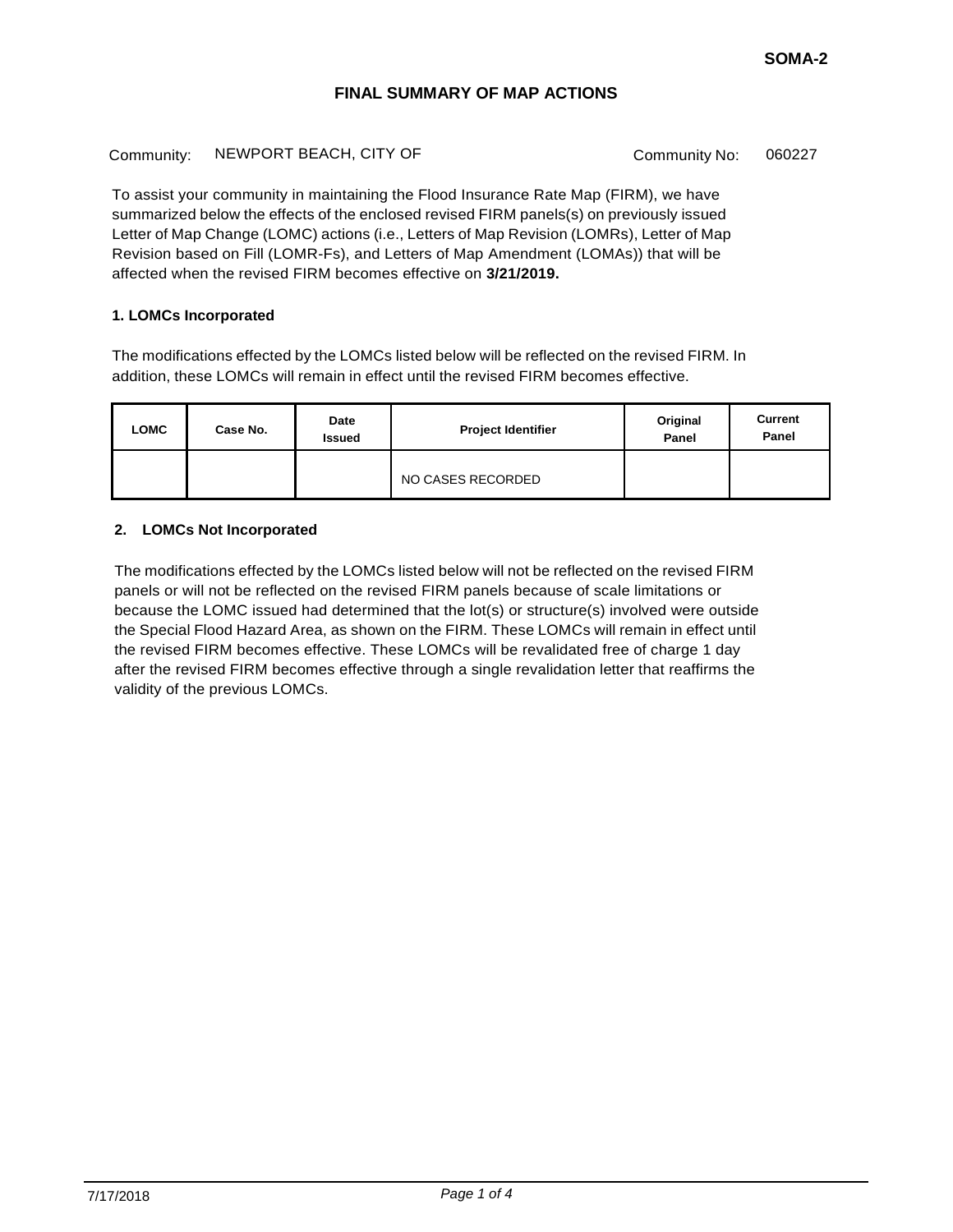# Community: NEWPORT BEACH, CITY OF Community No: 060227

# **2A. LOMCs on Revised Panels**

| <b>LOMC</b> | Case No.    | Date<br><b>Issued</b> | Project Identifier                                         | Original<br>Panel | <b>Current</b><br>Panel |
|-------------|-------------|-----------------------|------------------------------------------------------------|-------------------|-------------------------|
| <b>LOMA</b> | 96-09-528A  | 04/23/1996            | TRACT 3068, LOT 43 -- 2131<br>ANNIVERSARY LANE             | 06059C0047E       | 06059C0269K             |
| <b>LOMA</b> | 97-09-124A  | 11/19/1996            | TRACT 300, LOT 105 -- 369 SANTA<br><b>ISABEL AVENUE</b>    | 06059C0047E       | 06059C0269K             |
| <b>LOMA</b> | 97-09-173A  | 11/26/1996            | CANAL SECTION, BLOCK 537, LOT 5 --<br>508 38TH STREET      | 06059C0054E       | 06059C0381K             |
| <b>LOMA</b> | 97-09-1174A | 11/05/1997            | TRACT 1723, LOT 2 -- 4 COLLINS ISLE                        | 06059C0055E       | 06059C0382K             |
| LOMA        | 03-09-0365A | 04/23/2003            | CANAL SECTION, BLOCK 339, LOT 1 --<br>3901 MARCUS AVENUE   | 06059C0054F       | 06059C0381K             |
| <b>LOMA</b> | 13-09-2733A | 08/27/2013            | TRACT 14025, LOT 4 -- 2600<br>NEWPORT BOULEVARD            | 06059C0381J       | 06059C0381K             |
| <b>LOMA</b> | 14-09-0936A | 12/31/2013            | TRACT NO. 4224, LOT 165 -- 304<br><b>MORNING STAR LANE</b> | 06059C0382J       | 06059C0382K             |
| <b>LOMA</b> | 14-09-1377A | 01/23/2014            | 103 Bayside Place                                          | 06059C0382J       | 06059C0382K             |
| <b>LOMA</b> | 14-09-3876A | 08/12/2014            | TRACT 1723, LOTS 3-4 -- 4 COLLINS<br><b>ISLE</b>           | 06059C0384J       | 06059C0384K             |
| <b>LOMA</b> | 16-09-2521A | 08/24/2016            | TRACT NO. 907, LOTS 311 & 312 --<br>853 VIA LIDO SOUD      | 06059C0381J       | 06059C0381K             |
| <b>LOMA</b> | 18-09-0063A | 11/13/2017            | (Verified) TRACT NO. 3138, LOT 28 --<br>2221 HEATHER LANE  | 06059C0269J       | 06059C0269K             |
| <b>LOMA</b> | 18-09-0534A | 01/19/2018            | TRACT NO. 300, LOT 104 -- 2500 LAKE<br><b>PARK LANE</b>    | 06059C0269J       | 06059C0269K             |
| LOMA        | 18-09-1121A | 04/20/2018            | TRACT 300, LOT 104 -- 2514 LAKE<br><b>PARK LANE</b>        | 06059C0269J       | 06059C0269K             |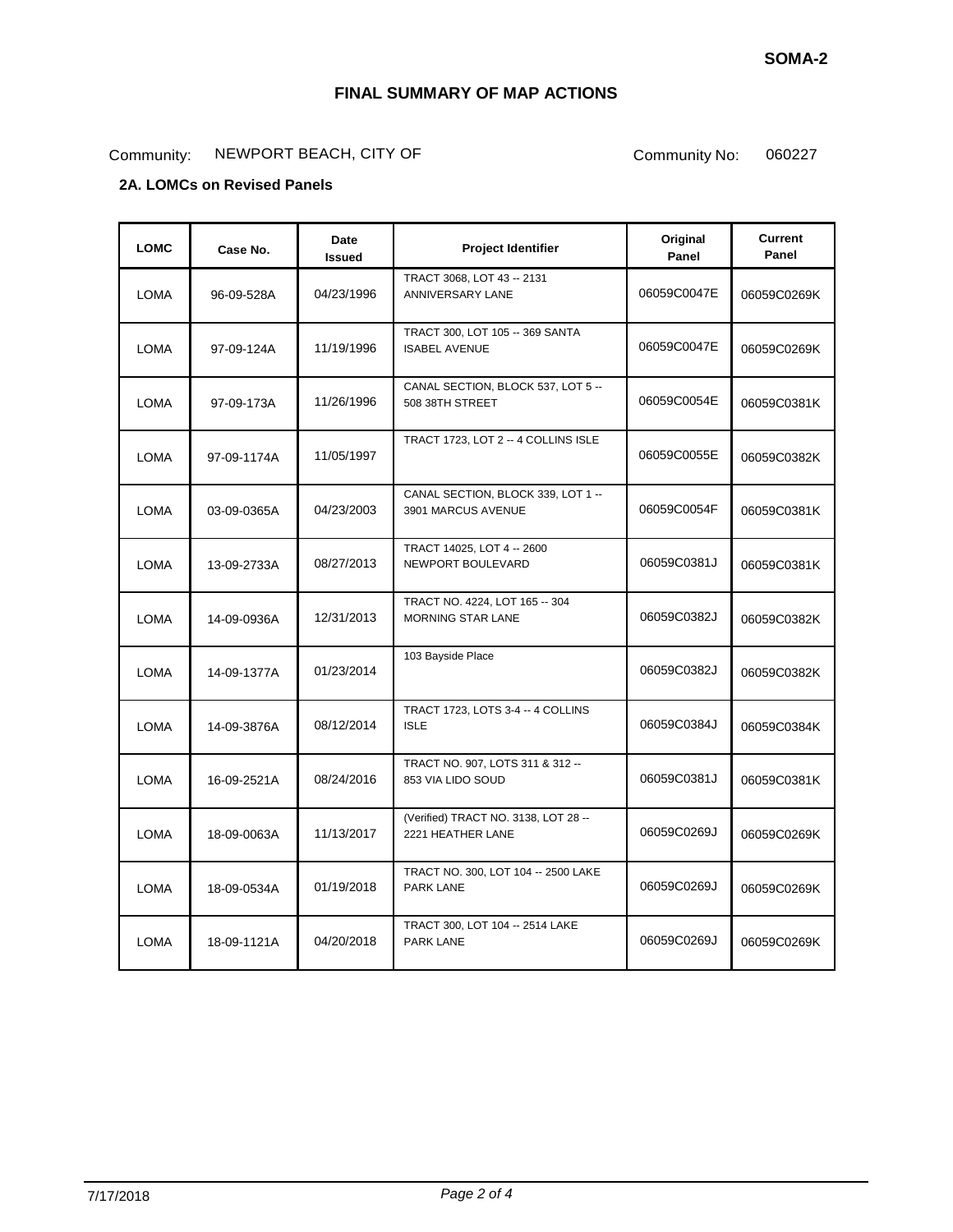#### Community: NEWPORT BEACH, CITY OF Community No: 060227

### **2B. LOMCs on Unrevised Panels**

| <b>LOMC</b> | Case No. | Date<br><b>Issued</b> | <b>Project Identifier</b> | Original<br>Panel | <b>Current</b><br>Panel |
|-------------|----------|-----------------------|---------------------------|-------------------|-------------------------|
|             |          |                       | NO CASES RECORDED         |                   |                         |

#### **3. LOMCs Superseded**

The modifications effected by the LOMCs listed below have not been reflected on the Final revised FIRM panels because they are being superseded by new or revised flood hazard information or the information available was not sufficient to make a determination. The reason each is being superseded is noted below. These LOMCs will no longer be in effect when the revised FIRM becomes effective.

| <b>LOMC</b> | Case No.     | Date<br><b>Issued</b> | Project Identifier                                          | <b>Reason Determination</b><br>Will be Superseded |
|-------------|--------------|-----------------------|-------------------------------------------------------------|---------------------------------------------------|
| <b>LOMA</b> | 199300083R09 | 10/31/1989            | EAST NEWPORT BLOCK A SUBDIV,<br>LOT 134 -- 307 LINDO AVENUE |                                                   |
| <b>LOMR</b> | 14-09-1405P  | 02/19/2014            | Balboa Island (Reissuance of LOMR<br>04-09-0964P)           | 4                                                 |
| <b>LOMR</b> | 14-09-1869X  | 03/07/2014            | Balboa Island (Update to LOMR<br>14-09-1405P)               | 4                                                 |
| <b>LOMR</b> | 14-09-1616P  | 07/11/2014            | Upper Newport Bay Update                                    | 4                                                 |
| <b>LOMR</b> | 14-09-2874P  | 10/30/2014            | BALBOA ISLAND - NEWPORT BAY                                 | 4                                                 |

1. Insufficient information available to make a determination.

2. Lowest Adjacent Grade and Lowest Finished Floor are below the proposed Base Flood Elevation.

3. Lowest Ground Elevation is below the proposed Base Flood Elevation.

4. Revised hydrologic and hydraulic analyses.

5. Revised topographic information.

6. Superseded by another LOMC.